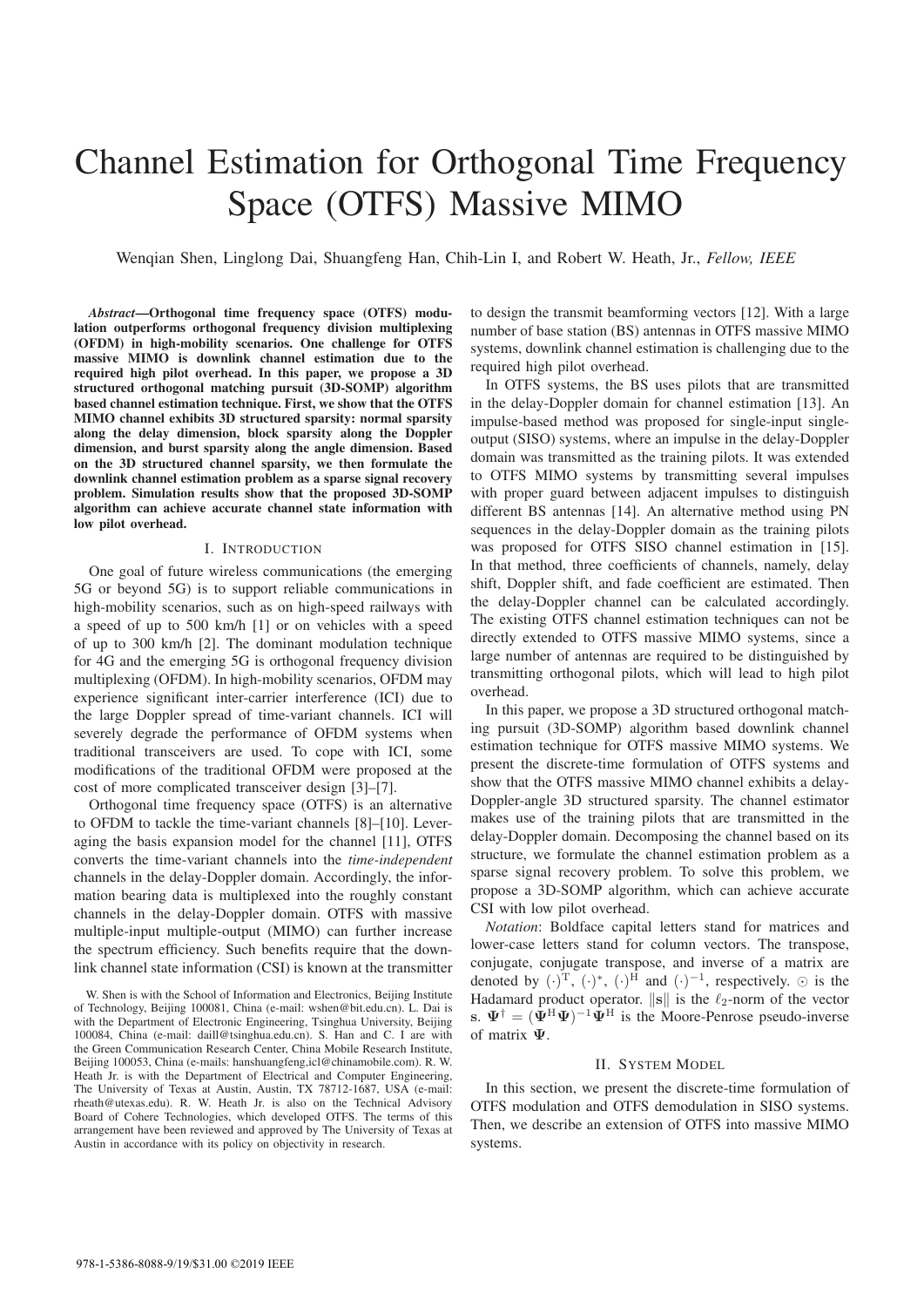#### *A. OTFS SISO Modulation*

We consider the OTFS SISO architecture as commonly assumed [8]–[10]. A quadrature amplitude modulated (QAM) data sequence of length  $MN$  is first rearranged into a 2D data block. This is called a 2D OTFS frame  $\mathbf{X}^{\text{DD}} \in \mathbb{C}^{M \times N}$  in the delay-Doppler domain, where  $M$  and  $N$  are the numbers of resource units along the delay dimension and Doppler dimension. OTFS modulation at the transmitter is composed of a pre-processing block and a traditional frequency-time modulator such as OFDM or filter bank multicarrier (FBMC). The pre-processing block is realized by using an inverse symplectic finite Fourier transform (ISFFT) and a transmit windowing function. The ISFFT of  $X^{DD}$  is [8]

$$
\mathbf{X}^{\text{ISFFT}} = \mathbf{F}_{\text{M}} \mathbf{X}^{\text{DD}} \mathbf{F}_{\text{N}}^{\text{H}},\tag{1}
$$

where  $\mathbf{F}_{\text{M}} \in \mathbb{C}^{M \times M}$  and  $\mathbf{F}_{\text{N}} \in \mathbb{C}^{N \times N}$  are discrete Fourier transform (DFT) matrices. A transmit windowing matrix  $\mathbf{W}^{tx} \in \mathbb{C}^{M \times N}$  multiplies  $\mathbf{X}^{\text{ISFFT}}$  element-wise to produce the 2D block in the frequency-time domain  $X^{FT} \in \mathbb{C}^{\tilde{M} \times N}$  as

$$
\mathbf{X}^{\mathrm{FT}} = \mathbf{X}^{\mathrm{ISFFT}} \odot \mathbf{W}^{\mathrm{tx}}.
$$
 (2)

There are several uses of the windowing matrix such as randomizing the phases of the transmitted symbols to eliminate the inter-cell interference [13]. In this paper, we assume a trivial window for simple expression, i.e., **W**tx is a matrix of all ones.

Assuming an OFDM modulator, the M-point inverse DFT (IDFT) is applied on each column of  $X<sup>FT</sup>$  to obtain the 2D transmit signal block **S**  $\in \mathbb{C}^{M \times N}$ , i.e.,

$$
\mathbf{S} = \mathbf{F}_{\mathrm{M}}^{\mathrm{H}} \mathbf{X}^{\mathrm{FT}},\tag{3}
$$

where **S** =  $[\mathbf{s}_1, \mathbf{s}_2, \cdots, \mathbf{s}_N]$ . Each column vector  $\mathbf{s}_i \in \mathbb{C}^{M \times 1}$ can be regarded as an OFDM symbol. Note that  $N$  OFDM symbols  $\{s_i\}_{i=1}^N$  occupy the bandwidth  $M\Delta f$  and have the duration  $NT$  where  $\Delta f$  and T are the subcarrier spacing and duration  $NT$ , where  $\Delta f$  and T are the subcarrier spacing and symbol duration. By combing (1)-(3),

$$
\mathbf{S} = \mathbf{X}^{\mathrm{DD}} \mathbf{F}_{\mathrm{N}}^{\mathrm{H}}.
$$
 (4)

To avoid inter-symbol interference between blocks, the OFDM modulator usually adds cyclic prefix (CP) for each OFDM symbol **s**<sub>i</sub> via a CP addition matrix  $\mathbf{A}_{\text{CP}} \in \mathbb{C}^{(M+N_{\text{CP}}) \times M}$ [9] with  $N_{\text{CP}}$  being the length of CP. By reading the 2D transmit signal block **S** column-wise, the 1D transmit signal  $\mathbf{s} \in \mathbb{C}^{(M+N_{\mathrm{CP}})N\times1}$  is

$$
s = \text{vec}\{\mathbf{A}_{\text{CP}}\mathbf{S}\}.
$$
 (5)

## *B. OTFS SISO Demodulation*

At the receiver, the  $\kappa$ -th element  $r_{\kappa}$  of the received signal  $\mathbf{r} \in \mathbb{C}^{(M+N_{\text{CP}})N\times1}$  after the time-variant channel  $h_{\kappa,\ell}$  with length  $L + 1$  is expressed as

$$
r_{\kappa} = \sum_{\ell=0}^{L} h_{\kappa,\ell} s_{\kappa-\ell} + v_{\kappa},\tag{6}
$$

where  $s_{\kappa-\ell}$  is the  $(\kappa-\ell)$ -th element of the transmit signal **s**<br>and *v* is the additive Gaussian poise at the receiver and  $v_{\kappa}$  is the additive Gaussian noise at the receiver.

The OTFS demodulation at the receiver consists of a traditional frequency-time demodulator such as the OFDM or FBMC demodulator and a post-processing block. Specifically, assuming an OFDM demodulator, the received signal **r** is first rearranged as a matrix **R** of size  $(M + N_{\text{CP}}) \times N$ . Each column vector of **R** can be regarded as a received OFDM symbol including CP. Then, the OFDM demodulator removes the CP by multiplying **R** with a CP removal matrix  $\mathbf{R}_{\text{CP}} \in \mathbb{C}^{M \times (M+N_{\text{CP}})}$  [9] to obtain the OFDM symbols<br> $\mathbf{R}_{\text{CP}}$  P without CR<sub>P</sub> Applying the *M* point DET on each  $R_{\text{CP}}R$  without CPs. Applying the M-point DFT on each  $\text{CEDM}$  sumbol (without CP) we obtain the received 2D blood OFDM symbol (without CP), we obtain the received 2D block  $\mathbf{Y}^{\text{FT}} \in \mathbb{C}^{M \times N}$  in the frequency-time domain as

$$
\mathbf{Y}^{\text{FT}} = \mathbf{F}_{\text{M}} \mathbf{R}_{\text{CP}} \mathbf{R}.
$$
 (7)

The post-processing block is realized by a receive windowing matrix  $W^{rx} \in \mathbb{C}^{M \times N}$  and the SFFT. The receive windowing matrix **W**rx multiplies **Y**FT element-wise, i.e.,

$$
\mathbf{Y}^{\mathrm{FT,W}} = \mathbf{Y}^{\mathrm{FT}} \odot \mathbf{W}^{\mathrm{rx}}.
$$
 (8)

Then, the SFFT is applied for **Y**FT,<sup>W</sup> to obtain the 2D data Firen, the SFTT is applied for  $\mathbf{r}$  and  $\mathbf{r}$  contain the block  $\mathbf{Y}^{\text{DD}} \in \mathbb{C}^{M \times N}$  in the delay-Doppler domain as

$$
\mathbf{Y}^{\text{DD}} = \mathbf{F}_{\text{M}}^{\text{H}} \mathbf{Y}^{\text{FT,W}} \mathbf{F}_{\text{N}}.
$$
 (9)

Generally, the receive window is matched with the transmit window, i.e.,  $W^{rx} = W^{tx*}$  [13]. By combing (7)-(9),

$$
\mathbf{Y}^{\text{DD}} = \mathbf{R}_{\text{CP}} \mathbf{R} \mathbf{F}_{\text{N}}.\tag{10}
$$

The received data block  $Y^{DD}$  is given by the phase compensated 2D periodic convolution of the transmit data block **X**DD with the delay-Doppler channel impulse response (CIR)  $\mathbf{H}^{\text{DD}} \in \mathbb{C}^{M \times N}$  as shown in the following Lemma 1.

**Lemma 1:** We denote the  $(\ell + 1, k + 1 + \frac{N}{2})$ -th element of  $\mathbf{Y}^{\text{DD}}$  and  $\mathbf{X}_{\ell,k}^{\text{DD}}$  as  $Y_{\ell,k}^{\text{DD}}$  and  $X_{\ell,k}^{\text{DD}}$ , where  $\ell = 0, 1, \cdots, M-1$ and  $k = -\frac{N}{2}, \cdots, 0, \cdots, \frac{N}{2} - 1$ . Then  $Y_{\ell,k}^{\text{DD}}$  is given by

$$
Y_{\ell,k}^{\text{DD}} \stackrel{N \to \infty}{=} \sum_{\ell'=0}^{M-1} \sum_{k'=-\frac{N}{2}}^{\frac{N}{2}-1} X_{\ell',k'}^{\text{DD}} H_{\ell-\ell',k-k'}^{\text{DD}} w_{\ell,k-k'} + V_{\ell,k}^{\text{DD}},\tag{11}
$$

where  $w_{\ell,k-k'} = e^{j2\pi \frac{\ell(k-k')}{N(M+N_{\rm CP})}}$ .  $V_{\ell,k}^{\rm DD}$  is the additive noise in the delay Dombr domain.  $H^{\rm DD}$  is the  $(\ell+1, k+1, N, t)$ the delay-Doppler domain.  $H_{\ell,k}^{\text{DD}}$  is the  $(\ell+1, k+1+\frac{N}{2})$ -th element of the delay-Doppler CIR **H**<sup>DD</sup> and

$$
H_{\ell,k}^{\rm DD} = \sum_{i=1}^{N} h_{(i-1)(M+N_{\rm CP})+1,(\ell)_M} e^{-j2\pi(i-1)\frac{k}{N}},\qquad(12)
$$

where  $(\ell)_M$  is the remainder after division of  $\ell$  by  $M$ . Note that  $H_{\ell,k}^{\text{DD}} = H_{\ell+M,k+N}^{\text{DD}}$ , thus (11) can be regarded as periodic convolution where  $(\ell)_M$  is the remainder after division of  $\ell$  by M. Note convolution.

*Proof:* See [16].

We observe from (11) that the transmit data  $X_{\ell',k'}^{\rm DD}$  in the delay-Doppler domain experiences roughly constant channel  $H_{\ell,k}^{\rm DD}$  in the delay-Doppler domain. Since each transmit data  $X_{\ell',k'}^{\rm DD}$  in the delay-Doppler domain is expanded onto the whole frequency-time domain as shown in (1), it can exploit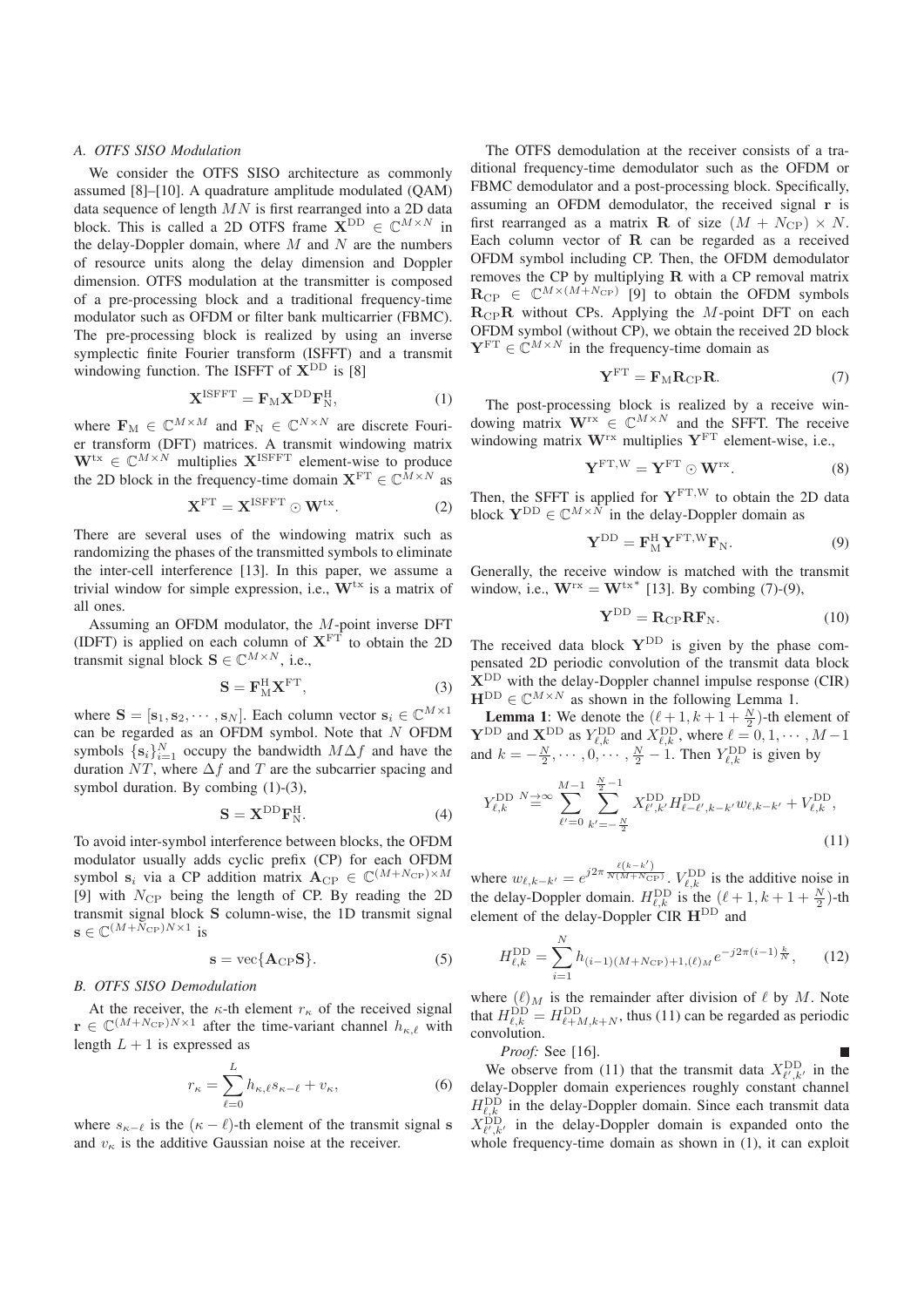the full diversity of the frequency-time channel. As a result, OTFS has improved performance over the traditional OFDM especially in high-mobility scenarios [8]–[10].

# *C. OTFS Massive MIMO*

We explain how OTFS works in massive MIMO systems to further increase the spectrum efficiency by using multi-user MIMO. The BS is equipped with  $N_t$  antennas to simultaneously serve U single-antenna users. Downlink precoding is performed to eliminate the inter-user interference. For example, the zero-forcing Tomlinson-Harashima precoding is adopted in [12]. After precoding, the transmit data block  $X^{DD}$ in the delay-Doppler domain will be modulated through the OTFS modulation and transmitted at  $N_t$  antennas. At the user side, the received signal is demodulated through the OTFS demodulation. The main challenge for OTFS massive MIMO is the downlink channel estimation due to the required high pilot overhead. Next, we will focus on the downlink channel estimation in massive MIMO systems.

## III. PROPOSED 3D-SOMP BASED CHANNEL ESTIMATION IN OTFS MASSIVE MIMO SYSTEMS

In this section, we first show the 3D structured sparsity of OTFS MIMO channels. Then, we formulate the downlink channel estimation problem as a sparse signal recovery problem and solve it through a 3D-SOMP algorithm.

## *A. 3D Structured Sparsity of Delay-Doppler-angle Channel*

We consider the downlink time-variant channel consisting of  $N_p$  dominant propagation paths. Each dominant path is composed of  $N_s$  subpaths. The  $s_i$ -th subpath of the *i*-th dominant path has a complex path gain  $\alpha_{s_i}$  and Doppler frequency  $\nu_{s}$ . The delays of all subpaths of the *i*-th dominant path can be regarded as the same  $\tau_i$  [17]. We denote the physical AoD of the  $s_i$ -th subpath as  $\theta_{s_i}$ . When a typical uniform linear array (ULA) of antennas is considered, the spatial angle associated with  $\theta_{s_i}$  is defined as  $\psi_{s_i} = \frac{d}{\lambda} \sin \theta_{s_i}$  [18], where d is the antenna spacing and  $\lambda$  is the wavelength of the carrier d is the antenna spacing and  $\lambda$  is the wavelength of the carrier frequency. Typically,  $d = \lambda/2$  and  $\theta_{s_i} \in [-\pi/2, \pi/2)$ , thus  $\psi_{s_i} \in [-1/2, 1/2)$ . The time-variant channel associated with the  $(p+1)$ -th antenna  $(p = 0, 1, \dots, N_t - 1)$  can be expressed as [18]

$$
h_{\kappa,\ell,p} = \sum_{i=1}^{N_{\rm p}} \sum_{s_i=1}^{N_{\rm s}} \alpha_{s_i} e^{j2\pi \nu_{s_i} \kappa T_{\rm s}} {\rm p}_{\rm rc} (\ell T_{\rm s} - \tau_i) e^{-j2\pi p \psi_{s_i}}, \tag{13}
$$

where  $p_{rc}(\tau)$  is the band-limited pulse shaping filter response evaluated at  $\tau$  and  $T_s = \frac{1}{M\Delta f}$  is the system sampling interval.<br>Based on (12), we express the delay-Doppler CIR of the  $(n+1)$ Based on (12), we express the delay-Doppler CIR of the  $(p +$ 1)-th antenna (which is referred to as delay-Doppler-space CIR  $H_{\ell,k,p}^{\rm{DDS}}$  in OTFS massive MIMO systems, where  $\ell, k$  and p correspond to the delay, Doppler and spatial index) as follows

$$
H_{\ell,k,p}^{\rm{DDS}} = \sum_{n=1}^{N} h_{(n-1)(M+N_{\rm{CP}})+1,(\ell)_M,p} e^{-j2\pi(n-1)\frac{k}{N}}.
$$
 (14)

The delay-Doppler-angle channel  $H_{\ell,k,r}^{\text{DDA}}$  is defined by applying inverse DFT for  $H_{\ell,k,p}^{\rm{DDS}}$  along the space-dimension p as

$$
H_{\ell,k,r}^{\text{DDA}} \stackrel{\Delta}{=} \sum_{p=0}^{N_{\text{t}}-1} H_{\ell,k,p}^{\text{DDS}} e^{j2\pi \frac{rp}{N_{\text{t}}}},\tag{15}
$$

where  $r = -\frac{N_t}{2}, \dots, 0, \dots, \frac{N_t}{2} - 1$  is the angle index. By combining (13)-(15) combining  $(13)-(15)$ ,

$$
H_{\ell,k,r}^{\text{DDA}} = \sum_{i=1}^{N_{\text{p}}} \sum_{s_i=1}^{N_{\text{s}}} \beta_{s_i} \Upsilon_N (\nu_{s_i} NT - k)
$$
 (16)  
 
$$
\times p_{\text{rc}} ((\ell)_M T_{\text{s}} - \tau_i) \Upsilon_{N_{\text{t}}} (r - \psi_{s_i} N_{\text{t}}),
$$

where  $\beta_{s_i} = \alpha_{s_i} e^{j2\pi \nu_{s_i} T_s}$ ,  $\Upsilon_N(x) \triangleq \sum_{n=1}^N e^{j2\pi \frac{x}{N}(n-1)} = \frac{\sin(\pi x)}{\sin(\pi x)} e^{j\pi \frac{x(N-1)}{N}}$  and  $T = (M + N_{\rm CP}) T_s$ .  $\frac{\sin(\pi x)}{\sin(\pi \frac{x}{N})} e^{j\pi \frac{x(N-1)}{N}}$  and  $T = (M + N_{\text{CP}})T_{\text{s}}$ .<br>The function  $\Upsilon$  (x) has the follow

The function  $\Upsilon_N(x)$  has the following characteristic:  $|\Upsilon_N(x)| \approx 0$  when  $|x| \gg 1$  [19]. Therefore,  $H_{\ell,k,r}^{\text{DDA}}$  has<br>non-neglectable elements only if  $\ell \approx \tau M \Delta f + k \approx \nu N T$ non-neglectable elements only if  $\ell \approx \tau_i M \Delta f$ ,  $k \approx \nu_{s_i} NT$ ,<br>and  $r \approx \psi/N$ . We arrange HDDA into a 3D tensor  $\mathcal{H} \in$ and  $r \approx \psi_{s_i} N_t$ . We arrange  $H_{\epsilon,k,r}^{\text{DDA}}$  into a 3D tensor  $\mathcal{H} \in$  $\mathbb{C}^{M\times N\times N_t}$ . Since the Doppler-spread  $\nu_{s_i}$  of the channel is smaller than the system bandwidth, the 3D channel  $H$  is blocksparse along the Doppler dimension, where the unique nonzero block is centered around  $k = 0$  [20], [21]. Since the angle-spread of a dominant path is limited, the 3D channel  $H$ is burst-sparse along the angle dimension with  $N_p$  non-zero bursts [16], [20]. The difference between the burst-sparse and the traditional block-sparse is that the start position of the nonzero bursts are not necessarily to be  $\{1, 1 + D, 1 + 2D, \dots\}$ where  $D$  is the length of non-zero blocks [22]. To sum up, the 3D channel tensor  $H$  is sparse along the delay dimension, block-sparse along the Doppler dimension, and burst-sparse along the angle dimension. This 3D structured sparsity can be used to estimate the CSI with low pilot overhead.

## *B. Formulation of Downlink Channel Estimation*

We denote the length of pilots along the Doppler dimension and the delay dimension as  $N_{\nu}$  and  $M_{\tau}$ . We propose to use complex Gaussian random sequences as the training pilots. To avoid interference between pilots and data caused by the 2D periodic convolution in the delay-Doppler domain, guard intervals are required. Note that the delay-Dopplerangle channel  $H$  in OTFS massive MIMO systems has finite support  $[0 : M_{\text{max}} - 1]$  along the delay dimension and  $\left[-\frac{N_{\text{max}}}{2}, \frac{N_{\text{max}}}{2} - 1\right]$  along the Doppler dimension [13]. The length of guard intervals should be  $M_{\rm g} \geq M_{\rm max} - 1$  along length of guard intervals should be  $M_g \ge M_{\text{max}} - 1$  along the Doppler dimension. To reduce the overall pilot overhead in OTFS massive MIMO systems, we propose the non-orthogonal pilot pattern, i.e., the pilots transmitted at different antennas completely overlap in the delay-Doppler domain, but the training sequences at different antennas are independently generated.

The training pilots in the delay-Doppler domain at the  $(p+$ 1)-th antenna are denoted as  $x_{\ell,k,p}$  with  $\ell = 0, 1, \cdots, M_{\tau}-1$ ,<br> $k = -\frac{N_{\nu}}{N_{\tau}-1}$ , and  $n = 0, 1, \cdots, N_{\tau}-1$  $k = -\frac{N_v}{2}, \cdots, 0, \cdots, \frac{N_v}{2} - 1, \text{ and } p = 0, 1, \cdots, N_t - 1.$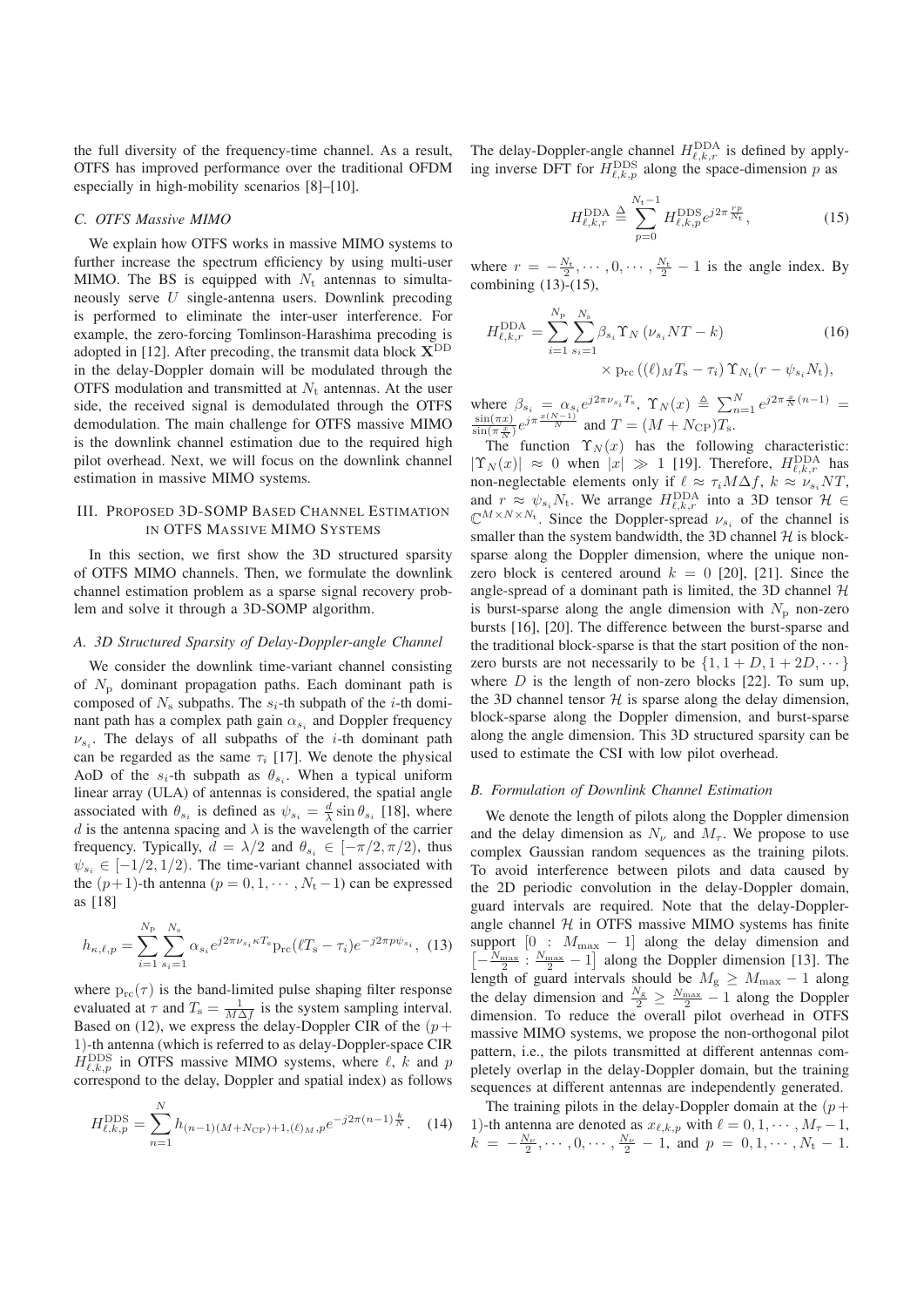According to (11), the received pilots  $y_{\ell,k}$  in the delay-Doppler domain at the user side can be expressed as

$$
y_{\ell,k} = \sum_{p=0}^{N_{\rm t}-1} \sum_{\ell'=0}^{M_{\rm g}-1} \sum_{k'=-\frac{N_{\rm g}}{2}}^{\frac{N_{\rm g}}{2}-1} w_{\ell-\ell',k'} H_{\ell',k',p}^{\rm DDS} x_{\ell-\ell',k-k',p} + v_{\ell,k},\tag{17}
$$

where  $w_{\ell-\ell',k'} = e^{j2\pi \frac{(\ell-\ell')k'}{N(M+N_{\rm CP})}}$ . Using (15), we have

$$
H_{\ell,k,p}^{\rm{DDS}} = \sum_{r=-\frac{N_{\rm{t}}}{2}}^{\frac{N_{\rm{t}}}{2}-1} H_{\ell,k,r}^{\rm{DDA}} e^{-j2\pi \frac{rp}{N_{\rm{t}}}}.
$$
 (18)

By substituting (18) into (17) and expressing  $z_{\ell-\ell',k-k'}$ By substituting (18) into (17) and expressing  $z_{\ell-\ell',k-k',r} = \sum_{p=0}^{N_t-1} e^{-j2\pi \frac{rp}{N_t}} x_{\ell-\ell',k-k',p}$ , we have

$$
y_{\ell,k} = \sum_{r=-\frac{N_t}{2}}^{\frac{N_t}{2}-1} \sum_{\ell'=0}^{M_g-1} \sum_{k'=-\frac{N_g}{2}}^{\frac{N_g}{2}-1} w_{\ell-\ell',k'} H_{\ell',k',r}^{\text{DDA}} z_{\ell-\ell',k-k',r} + v_{\ell,k}.
$$
\n(19)

To simplify the expression, we rewrite (19) into the vectormatrix form. We arrange  $y_{\ell,k}$  and  $H_{\ell',k',r}^{\rm DDA}$  into column vectors  $\mathbf{y} \in \mathbb{C}^{M_{\tau}N_{\nu}\times 1}$  and  $\mathbf{h}_r \in \mathbb{C}^{M_{\text{g}}N_{\text{g}}\times 1}$ . As a result, (19) can be rewritten in vector-matrix form

$$
\mathbf{y} = \sum_{r=-\frac{N_{\mathrm{t}}}{2}}^{\frac{N_{\mathrm{t}}}{2}-1} \mathbf{W} \odot \mathbf{Z}_{\mathrm{c},r} \mathbf{h}_r + \mathbf{v}, \qquad (20)
$$

where  $\mathbf{Z}_{c,r} \in \mathbb{C}^{M_{\tau}N_{\nu} \times M_{\rm g}N_{\rm g}}$  is the 2D periodic convolution matrix with the  $(\ell N_\nu + k + N_\nu/2 + 1, \ell' N_g + k' + N_\nu/2 + 1)$ . being equal to  $z_{\ell}$  and the  $N_g/2 + 1$ )-th element of  $\mathbf{Z}_{c,r}$  being equal to  $z_{\ell-\ell',k-k',r}$ .<br>W  $\in \mathbb{C}^{M_r N_v \times M_g N_g}$  is a matrix with the  $(\ell N + k + N)/2 +$  $\mathbf{W} \in \mathbb{C}^{M_{\tau}N_{\nu} \times M_{\rm g}N_{\rm g}}$  is a matrix with the  $\left(\ell N_{\nu} + k + N_{\nu}/2 + 1\right)$ <br>1.  $\ell' N$  + k' + N (2+1), the lement being  $w_{\ell}$  (exit) By denoting 1,  $\ell' N_g + k' + N_g/2 + 1$ )-th element being  $w_{\ell-\ell',k'}$ . By denoting  $\Psi = \left[ \mathbf{W} \odot \mathbf{Z}_{c,-\frac{N_{\mathrm{t}}}{2}}, \cdots, \mathbf{W} \odot \mathbf{Z}_{c,0}, \cdots, \mathbf{W} \odot \mathbf{Z}_{c,\frac{N_{\mathrm{t}}}{2}-1} \right]$  and  $\frac{1}{2}$   $c, \frac{1}{2} - 1$  $h = \left[ \mathbf{h}_{-\frac{N_t}{2}}, \cdots, \mathbf{h}_{0}^{\mathrm{T}}, \cdots, \mathbf{h}_{\frac{N_t}{2}-1}^{\mathrm{T}} \right]^{\mathrm{T}}$ , (20) can be expressed as a compressive sensing problem

$$
y = \Psi h + v. \tag{21}
$$

Note that **h** can be inversely vectorized to obtain a truncated delay-Doppler-angle channel  $\mathcal{H}_g \in \mathbb{C}^{M_g \times N_g \times N_t}$ , i.e.,  $\mathcal{H}_g$  = invec{**h**}, which is composed of the non-zero part of H with  $\ell = 0, 1, \dots, M_g - 1, k = -\frac{N_g}{2}, \dots, 0, \dots, \frac{N_g}{2} - 1$ , and  $r = -\frac{N_t}{2}, \dots, 0, \dots, \frac{N_t}{2} - 1$ . In the next subsection, we propose a 3D-SOMP algorithm to recover th a 3D-SOMP algorithm to recover the channel vector **h** (or the truncated 3D channel  $\mathcal{H}_{g}$ ) in (21).

#### *C. 3D-SOMP Algorithm*

The proposed 3D-SOMP algorithm is presented in Algorithm 1. Different from the traditional OMP algorithm, to use the 3D structured sparsity of **h** (or  $\mathcal{H}_g$ ), we rearrange the correlation vector  $g \in \mathbb{C}M_s \times N_s \times N_t$  as in stap 6. correlation vector **e** as a tensor  $\mathcal{E} \in \mathbb{C}^{M_g \times N_g \times N_t}$  as in step 6. For the sake of presentation, we first introduce some notations of a N-dimensional ( $N \geq 3$ ) tensor  $\mathcal{M} \in \mathbb{C}^{I_1 \times I_2 \times, \cdots, \times I_N}$ . Algorithm 1 Proposed 3D-SOMP Algorithm

1: Input: 1) Measurements **y**; 2) Sensing matrix **Ψ** 2: Initialization:  $i = 0, \, \Omega = \emptyset, \, \mathbf{h}^{(i)} = \mathbf{0}, \, \mathbf{r} = \mathbf{y} - \mathbf{\Psi} \mathbf{h}^{(i)}$ 3: for  $i \leq N_p$  do<br>4:  $i = i + 1$ 4:  $i = i + 1$ <br>5:  $e = \Psi^H$ 5: **e** =  $\Psi^H$ **r**<br>6:  $\mathcal{E}$  = invec 6:  $\mathcal{E} = \text{invec}\{\mathbf{e}\}\$ <br>7:  $e_{\tau}(m) = \|\mathbf{E}_G\|$ 7:  $e_{\tau}(m) = \|\mathbf{E}_{(1)}(m, :)\|$ <br>8:  $m_{\tau}^{(i)} = \arg \max_{\tau \in [i]} e_{\tau}$ 8:  $m_{\tau}^{(i)} = \arg \max_{m} e_{\tau}(m)$ <br>  $\lim_{n \to \infty} e_n (n) = ||\mathcal{E}(m(i), m_i)||$ 9:  $e_{\nu}(n) = ||\mathcal{E}(m_{\tau}^{(i)}, n, :)||$ <br>
10:  $n_{\nu}^{(i)} = \arg \min_{\nu} ||\mathbf{e}_{\nu}$ 9:  $e_{\nu}(n) = ||\mathcal{E}(m_{\tau}^{(i)}, n, :)||$ <br>
10:  $n_{\nu}^{(i)} = \arg \min_{n} ||e_{\nu} \left( \frac{N_{\rm g}}{2} - n : \frac{N_{\rm g}}{2} + n - 1 \right) ||$ , s.t.  $\|\mathbf{e}_{\nu}\left(\frac{N_{\mathrm{t}}}{2}-n:\frac{N_{\mathrm{t}}}{2}+n-1\right)\|\geq\epsilon\|\mathbf{e}_{\nu}\|$ 11:  $\Lambda_{\nu}^{(i)} = \left\{ \frac{N_{\rm g}}{2} - n_{\nu}^{(i)}, \cdots, \frac{N_{\rm g}}{2}, \cdots, \frac{N_{\rm g}}{2} + n_{\nu}^{(i)} - 1 \right\}$ 12:  $e_{\theta}(r) = \left\| \mathcal{E} \left( m_{\tau}^{(i)}, \Lambda_{\nu}^{(i)}, r \right) \right\|$ <br>
13:  $\mathbf{d}_{\theta} = \mathbf{L}^{\mathbf{H}} \mathbf{e}_{\theta}$ <br>
14:  $e_{\theta}(r) = \|\mathbf{D}_{\theta}(r, \cdot)\|$ 14:  $g_{\theta}(r) = ||\mathbf{D}_{\theta}(r, :)||$ <br>
15:  $p_s = \arg \max_{\theta} q_{\theta}(r)$ 15:  $p_s = \arg \max_r g_\theta(r)$ <br>16:  $\Lambda^{(i)} = \lim_{r \to \infty} n + 1$ 16:  $\Lambda_{\theta}^{(i)} = \{p_s, p_s + 1, \cdots, p_s + D - 1\}$ 17:  $\Omega = \Omega \cup (m_{\tau}^{(i)}, \Lambda_{\nu}^{(i)}, \Lambda_{\theta}^{(i)})$ <br>19:  $\mathbf{h}^{(i)}|_{\mathcal{S}} = \mathbf{W}^{\dagger} \mathbf{v} \mathbf{h}^{(i)}|_{\mathcal{S}} =$ 18:  $h^{(i)}|_{\Omega} = \Psi_{\Omega}^{\dagger} \mathbf{y}, h^{(i)}|_{\Omega_c} = 0$ <br>
19:  $\mathbf{r} = \mathbf{y} - \Psi h^{(i)}$ 20: end for 21: Output: Recovered channel vector  $\hat{\mathbf{h}} = \mathbf{h}^{(N_{\text{p}})}$ .

The mode-n fiber is obtained by fixing all indexes but the  $n$ th index of  $M$ , i.e.,  $\mathcal{M}(i_1, i_2, \dots, i_{n-1}, \dots, i_{n+1}, \dots, i_N)$ . The slice is obtained by fixing all but two indexes of  $M$ . Finally, the mode-n unfolding matrix  $\mathbf{M}_{(n)} \in \mathbb{C}^{I_n \times I_1 I_2 \cdots I_{n-1} I_{n+1} \cdots I_N}$ is obtained by arranging all the mode- $n$  fibers as the columns of  $\mathbf{M}_{(n)}$ .

Our proposed 3D-SOMP algorithm identifies the 3D support (indexes of non-zero elements) of  $\mathcal{H}_{g}$  in an one-byone fashion. The support of each dominant path of the channel is estimated in each iteration. In the  $i$ -th iteration, the algorithm starts by obtaining the mode-1 unfolding matrix  $\mathbf{E}_{(1)} \in \mathbb{C}^{M_g \times N_g N_t}$  of tensor  $\mathcal{E}$ . By calculating the  $\ell_2$ -norm of row vectors of  $\mathbf{E}_{(1)}$ , the correlation vector  $\mathbf{e}_{\tau} \in \mathbb{C}^{M_{g} \times 1}$  along the delay dimension is obtained in step 7. Thus, the delaydimension index  $m_{\tau}^{(i)}$  of the *i*-th dominant path can be obtain by finding the largest element of  $e_{\tau}$  as in step 8.

Then, the user fixes the delay-dimension index  $m_{\tau}^{(i)}$  and focuses on the slice  $\mathcal{E}(m_{\tau}^{(i)});$   $\in \mathbb{C}^{N_{\rm g} \times N_{\rm t}}$ . The correlation vector  $e \in \mathbb{C}^{N_{\rm g} \times 1}$  along the Doppler dimension is obtained vector  $\mathbf{e}_{\nu} \in \mathbb{C}^{N_{\rm g} \times 1}$  along the Doppler dimension is obtained in step 9. Note that the truncated 3D channel  $\mathcal{H}_g$  is blocksparse along the Doppler dimension. The length of the unique non-zero block is estimated in step 10, such that the Dopplerdimension support  $\Lambda_{\nu}^{(i)}$  of the *i*-th dominant path is obtained as in step 11.

Finally, we focus on  $\mathcal{E}\left(m_\tau^{(i)}, \Lambda_\nu^{(i)}\right)$  to obtain the angle-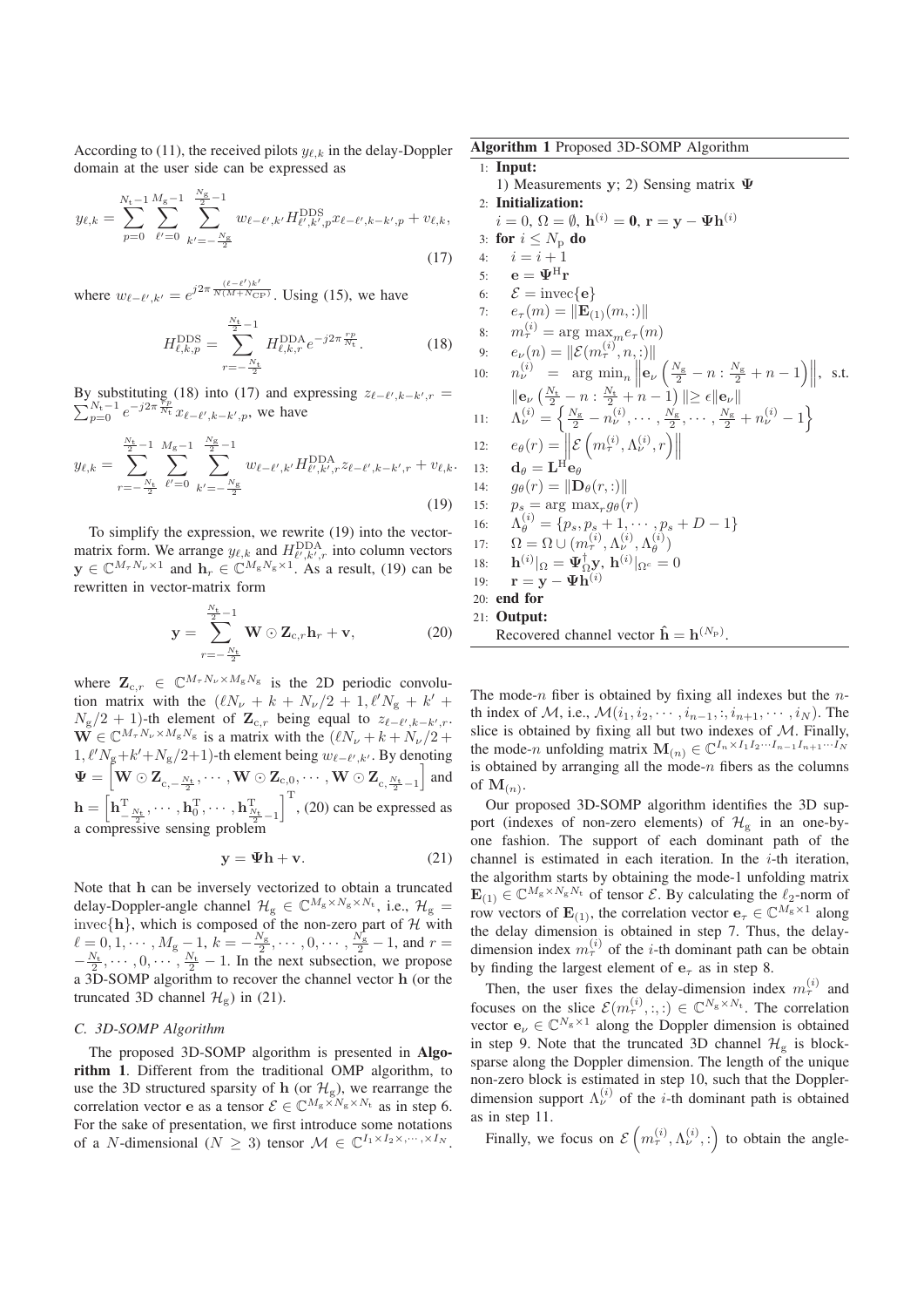dimension support of the  $i$ -th dominant path. Similarly, the angle-dimension correlation vector  $\mathbf{e}_{\theta} \in \mathbb{C}^{N_{\text{t}} \times 1}$  is obtained in step 12. Since the truncated 3D channel  $\mathcal{H}_{\alpha}$  is burst-sparse along the angle dimension. The length of the non-zero burst is assumed as D. The user needs to estimate the start position of the non-zero burst. The burst sparsity is first transformed into the traditional block sparsity through a lifting transformation method following [22]. In this method, a burst-sparse vector of size  $N_t \times 1$  is connected to a block-sparse vector with a higher diemnsion  $N_t D \times 1$  via a lifting matrix  $\mathbf{L} \in \{0, 1\}^{N_t \times N_t D}$ . The start position of the non-zero burst in the burst-sparse vector is corresponding to the support of the non-zero block in the higher-dimensional block-sparse vector. The  $((p - 1)D +$ q)-th column of **L** ( $p = 1, 2, \cdots, N_t$  and  $q = 1, 2, \cdots, D$ ) only has one non-zero element 1 at location  $p \oplus q$  where

$$
p \oplus q = \begin{cases} p + q, & \text{if } p + q \le N_{\text{t}}, \\ p + q - N_{\text{t}}, & \text{if } p + q > N_{\text{t}}. \end{cases} \tag{22}
$$

To transform the burst sparsity of the truncated 3D channel  $\mathcal{H}_{g}$ along the angle dimension into the traditional block sparsity, the angle-dimension correlation vector  $\mathbf{e}_{\theta}$  is modified by the lifting matrix **L** as in step 13. Then we can obtain the start position  $p_s$  of the non-zero burst in step 14-15. Therefore, the angle-dimension support corresponding to the  $i$ -th dominant path can be obtained as  $\Lambda_{\theta}^{(i)} = \{p_s, p_s + 1, \cdots, p_s + D - 1\}$ in step 16.

After obtaining the delay-Doppler-angle 3D support  $\Omega$  =  $\Omega \cup \left( m_{\tau}^{(i)}, \Lambda_{\nu}^{(i)}, \Lambda_{\theta}^{(i)} \right)$  in step 17, the user can partially estimate the channel  $h^{(i)}$  through the LS as in step 18. Finally, the residual measurements is computed by subtracting the contribution of  $h^{(i)}$  in step 19.

According to CS theory [23], [24], the length of measurements  $M_{\tau}N_{\nu}$  is  $\propto S \log(L)$ , where S and L are the sparsity level and length of the sparse vector **h**. According to the problem formulation in the last subsection,  $S =$  $N_{\text{max}}N_{\text{p}}D$  and  $L = N_{\text{g}}M_{\text{g}}N_{\text{t}}$ . Therefore, the pilot overhead  $M_{\tau}N_{\nu}$  of our proposed channel estimation technique is  $\propto$  $N_{\text{max}}N_{\text{p}}D\log(N_{\text{g}}M_{\text{g}}N_{\text{t}})$ . Note that the number of dominant paths is usually small, e.g.,  $N_p = 6$  [20]. Since the angle spread of a dominant path is usually limited, the length of non-zero block D along the angle dimension is usually much smaller than the number of BS antennas  $N_t$ , e.g.,  $D \approx N_t/10$ [20]. The lengths of guard intervals  $N_{\rm g}$  and  $M_{\rm g}$  can be set as  $N_{\text{max}}$  and  $M_{\text{max}}$ . For the traditional impulse based channel estimation technique (extended to OTFS massive MIMO systems [14]), the pilot overhead is  $\propto N_t N_{\text{max}} M_{\text{max}}$ . Therefore, the required pilot overhead of the proposed 3D-SOMP based channel estimation is much lower than that of the previously proposed impulse based channel estimation.

#### IV. SIMULATION RESULTS

In this section, we investigate the performance of the proposed 3D-SOMP based channel estimation technique, in terms of the normalized mean square error (NMSE) of channel estimation. The traditional impulse based channel estimation

| <b>TABLE I</b> |                                         |  |  |  |
|----------------|-----------------------------------------|--|--|--|
|                | <b>SYSTEM PARAMETERS FOR SIMULATION</b> |  |  |  |

| Parameter                                        | <b>Values</b>    |
|--------------------------------------------------|------------------|
| Carrier frequency (GHz)                          | 2.15             |
| Duplex mode                                      | <b>FDD</b>       |
| Subcarrier spacing (kHz)                         | 15               |
| Cyclic prefix duration (us)                      | 16.6             |
| FFT size                                         | 1024             |
| Transmission bandwidth ( $#$ of resource blocks) | 50               |
| Size of a OTFS frame $(M, N)$                    | (600, 12)        |
| $\#$ of BS antennas                              | $8 \sim 64$      |
| $#$ of user antennas                             |                  |
| Channel model:3GPP standardized channel model    | Urban macro cell |
| $#$ of dominant channel paths                    | 6                |
| $#$ of sub-paths per dominant path               | 20               |
| $\overline{User}$ velocity (km/h)                | 360              |

technique extended to MIMO systems is presented as a benchmark [14]. We also present the NMSE of the traditional OMP based channel estimation technique for comparison, where the OMP algorithm is used to recover **h** in (21). We simulate the standardized spatial channel model in 3GPP considering the urban macro cell environment [17]. The detailed system parameters are summarized in Table I. We define the pilot overhead ratio  $\eta$  as the ratio between the number of resource units for pilot transmission and the number of total resource units in the delay-Doppler domain.

In Fig. 1, we show the NMSE performance comparison against the pilot overhead ratio  $\eta$ . The number of BS antennas is 16 and the SNR is 5 dB. We observe that to achieve that same NMSE performance, the required pilot overhead of the proposed 3D-SOMP based channel estimation technique is smaller than that of the traditional impulse based channel estimation technique. This is because that non-orthogonal pilot pattern is used in the proposed channel estimation technique to reduce the pilot overhead. Moreover, the proposed 3D-SOMP based channel estimation technique outperforms the traditional OMP based technique when the same pilot overhead is considered. This is because that the proposed 3D-SOMP algorithm uses the 3D structured sparsity of the delay-Dopplerangle channel in OTFS massive MIMO systems.

In Fig. 2, we present the NMSE performance comparison against the number of BS antennas  $N_t$ . The pilot overhead ratio is set as 50% and the SNR is 5 dB. We observe that the NMSE performance of the traditional impulse based channel estimation technique severely degrades (NMSE is larger than  $10^{-1}$ ) when the the number of BS antennas increases larger than 8. This is due to insufficient pilot overhead when the number of BS antennas is large. Interference from adjacent impulses degrades its NMSE performance. On the contrary, the proposed 3D-SOMP based channel estimation technique works well with a large number of BS antennas. Moreover, the proposed 3D-SOMP based channel estimation technique outperforms the traditional OMP based channel estimation technique for the considered numbers of BS antennas.